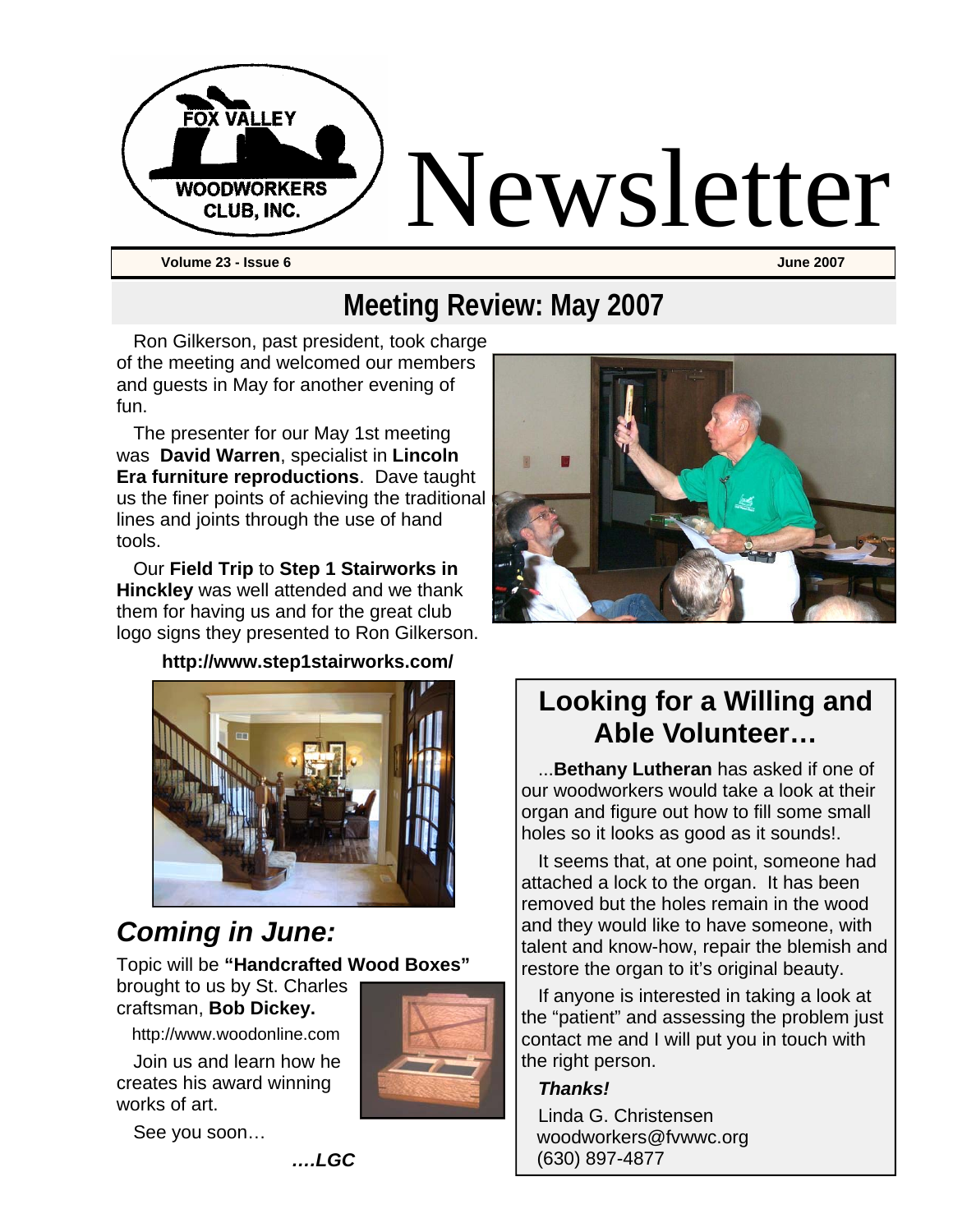# **FVWWC Events Calendar**

| Jun 5th Tue 7:30 p.m.  FVWWC General Meeting:   | Robert Dickey - Handcrafted<br>Wood boxes.                                                                                                                                                         |
|-------------------------------------------------|----------------------------------------------------------------------------------------------------------------------------------------------------------------------------------------------------|
| Jun 16thSat8.00 a.m.  Woodworking Garage Sale - | Geneva, IL - Details on Pq. 5                                                                                                                                                                      |
|                                                 | Jun 20thWed8:00 a.m.  FVWWC's Breakfast Club: At a<br>new, earlier time of 8:00 a.m. -<br>The Red Apple Restaurant at 414<br>S Schmale Rd - Carol Stream, IL --<br>Everyone is invited to stop by! |
| Jul 3rd Tue 7:30 p.m.  FVWWC General Meeting:   | Christopher Yonker - Scrapers.                                                                                                                                                                     |
| Aug 7th  Tue  7:30 p.m.  FVWWC General Meeting: | George Malley, of Freud - Saw<br>blades and Router bits.                                                                                                                                           |
|                                                 |                                                                                                                                                                                                    |

# **Thanks for the Help!**

#### *As they say, every little bit helps!*

Any Members wanting to help us conserve by lowering our postage and printing expenses can contact us and ask to be switched to

**woodworkers@fvwwc.org.** 

electronic distribution:



*Thanks -- LGC* 

#### **FVWWC Officers & Staff woodworkers@fvwwc.org**

| President Tom Sharp                       |                            |
|-------------------------------------------|----------------------------|
|                                           | thomas.sharp@sbcglobal.net |
| Past President Ron Gilkerson              |                            |
|                                           | (630) 879-8756             |
|                                           | rongilker@hotmail.com      |
| Vice PresidentMatt Gauntt                 |                            |
| Treasurer Doug Pfaff                      |                            |
| Secretary  Darrel Anderson                |                            |
| Program Committee  Robin Blair            |                            |
|                                           | blairr@saic.com            |
|                                           | <b>Mike Brady</b>          |
|                                           | <b>Matt Gauntt</b>         |
| Membership Ken McFee                      |                            |
|                                           | themcfees@hotmail.com      |
| Editor/Webmaster  Linda Christensen       |                            |
|                                           | woodworkers@fvwwc.org      |
| Library Committee  Rick Moss              |                            |
|                                           | Dave Dockstader            |
|                                           | <b>Tom Zillman</b>         |
| Raffles/Photographer  Charlie Christensen |                            |
| Club Logo ItemsGail Madden                |                            |
| Show & Tell MCMatt Gauntt                 |                            |
| Show ChairmanMike Madden                  |                            |
| Toy Drive Coordinator  Gail Madden        |                            |
| Member-at-LargeJames Nellis               |                            |
| Audio/Visual TechRobin Blair              |                            |
|                                           |                            |
|                                           |                            |

# **FVWWC MONTHLY DRAWING**

*We are off and running!!!* The ticket sales for the **Bosch 10" Miter Saw** got off to a good start and we look forward to being able to give it a new home real soon. Remember to get your tickets for this **Special Drawing**. We will sell tickets, \$5 ea/5 for \$20, until we reach our goat and then we will pull for to see who gets to take it home!

We will again have our regular variety of items to choose from in our **Regular Monthly Drawing** with proceeds from all raffles and silent auctions going towards future drawing items and the FVWWC general operating fund so, when you play, everybody comes out a winner!...



#### **Bosch 10" Dual-Bevel Slide Miter Saw** - **Model 4410L**

- New Arbor Laser Tracking for precision cutting
- Microfine miter adjustment knob
- Blade Diameter: 10″
- Arbor Size: 5/8″ Length: 37-1/4″ Wt lbs.): 55 • Bevel Stops: 0°, 33.9°, 45° left and right
- At 45/45 Max Height =  $1-1/4$ " x 8-1/2"
- Max. Motor HP 3.0
- Bevel Angle Range: 47° left and 46° right

#### *...See you at the meeting!*

#### **Winners of the May Regular Drawing were:**

**1st: The Christensen's - Bosch "Colt" Palm Router 2nd: Doug Olsen - \$25 Am/Ex Gift Cheque 3rd: Bernie Kotera - "Calculated Industries" T-Shirt 4th: Jim Cummings - "Calculated Industries" T-Shirt 5th: Larry Petrovic - "Calculated Industries" T-Shirt**

#### **Charlie Christensen - FVWWC Raffle Chairman**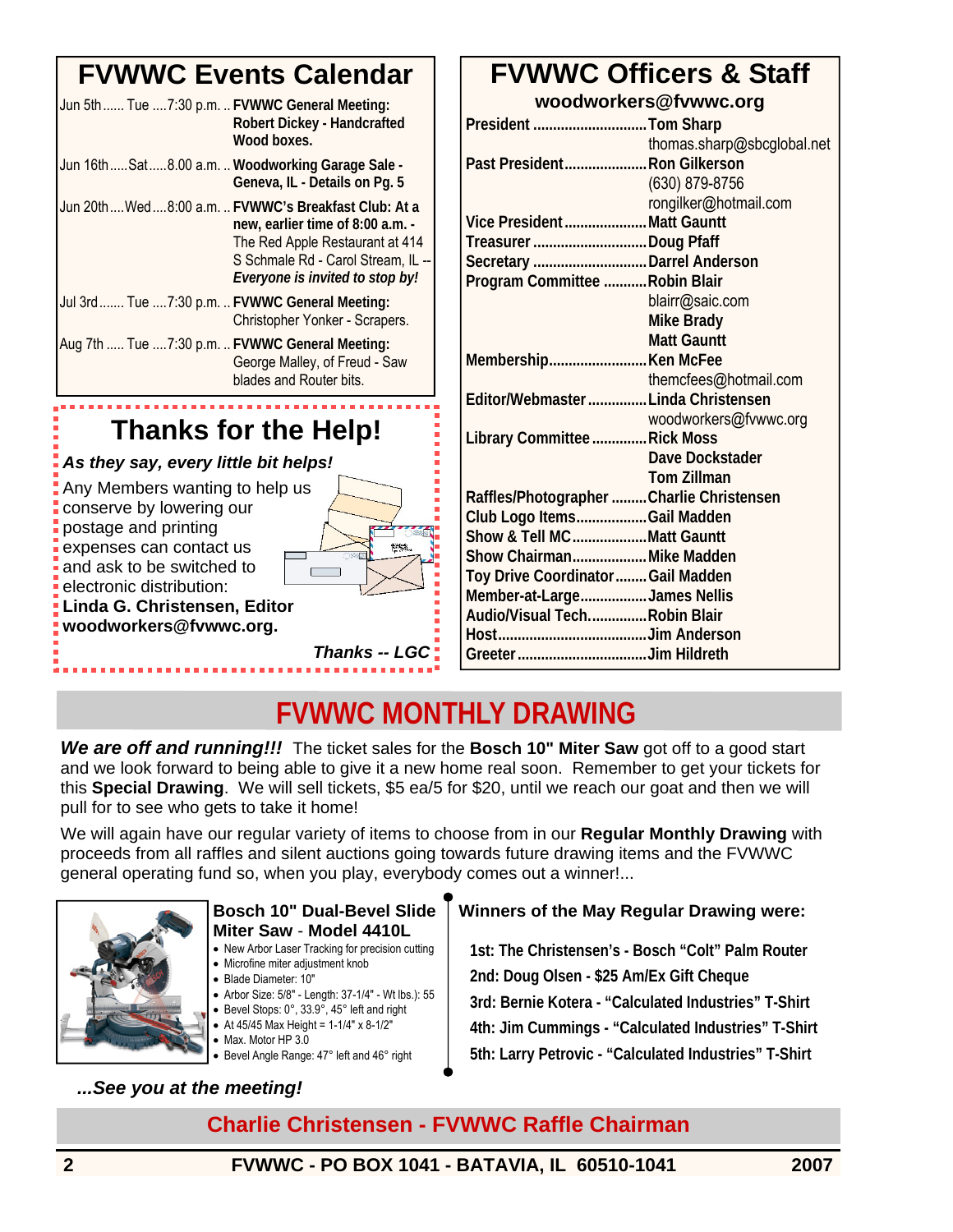# **We Pause to Remember...**

...In May it was my sad duty to report the passing of our friend Bud (Lawrence) Yackley. Bud had been an active member since the club began in June of 1984 and seldom missed a meeting until his health problems began a couple of years ago.

As was announced at the May meeting, he had



suffered another stroke not quite two weeks ago. He reportedly never regained consciousness and passed away Saturday, the 12th. His family came in from across the nation for his memorial.

Bud will be missed by all of us lucky enough to known him and our sincere best wishes go to his wife, Pat, and their five children and families.

*-- LGC* 

*(Picture above is of Bud and Pat in their Lombard retirement home last fall, from an article published in the Daily Herald.)* 

# **Write** Habitat for Humanity<sup>®</sup>

# **Habitat for Humanity Volunteer Day**

If you would be interested in working on one of the current HFH projects in Aurora, Please contact Robin Blair (blairr@saic.com or 630-389-0606)

We will try to get a group of up to 15 people organized to work the same day.

The work would be on a Thursday or Saturday and can be a half or full day.

We don't have any details of the actual work involved or a selected date but once we get some names, we will send out an email with more details.

If you are interested, please contact Robin or Linda (woodworkers@fvwwc.org or 630-897- 4877) with your details and if you can work on a Thursday, Saturday or both.

Thanks. Robin Blair, FVWWC Program Chairman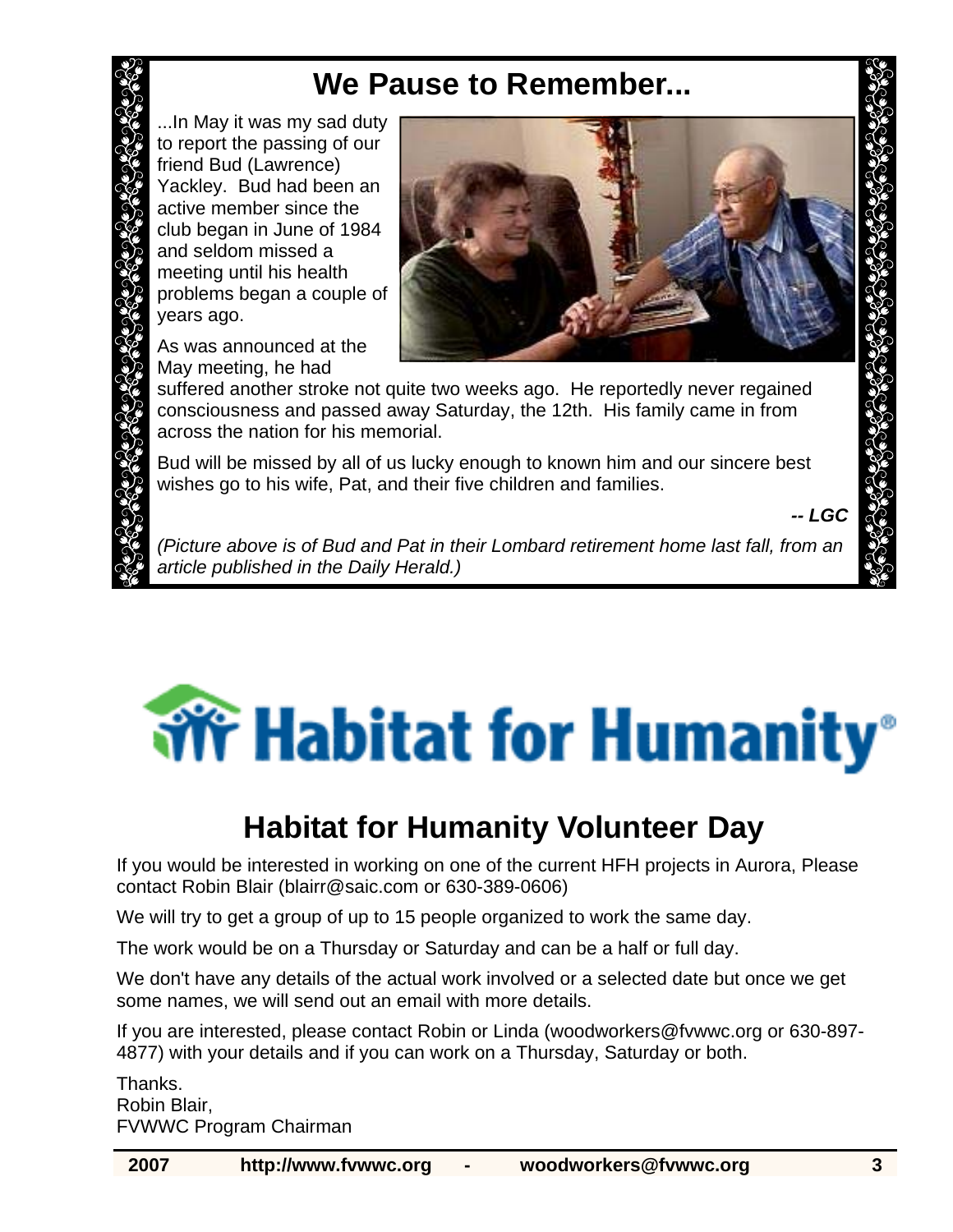# **CLASSIFIED**

# **FOR SALE**

*More photos of the following items on the club site or on handout at the June meeting.* 

¾ Shopsmith "Mini-Mark V": It has the same capabilities as the Shopsmith Power Station, but with added extras of a larger speed range and it can run accessories off each end at the same time in various combinations (please make sure to follow the recommended speed for the accessories/special purpose tools being run to avoid accidents and injuries). Like the Power Station, all of the special purpose tools with the exception of the planer can be mounted on this. In addition, since both ends have drive shafts, some accessories can be mounted on the quill-side of the headstock. The old style jigsaw can be mounted on either side of the headstock. The disk sander or drill chuck in horizontal mode with an extension table can be mounted while something else is on the left end. It is almost like its big brother the Mark V except it stores in a much smaller foot print.

Since this machine is a shortened Mark V, the headstock has a speed range of 700 to 5200 RPM vs. the Power Station's 850 to 3850 RPM. And, the Mini's headstock can be used as a backup headstock for your main Mark V. This headstock has been disassembled, cleaned, lubricated, adjusted and the belt tension adjusted. I installed a new drive belt and also replaced the control sheaves & the quill assembly with good ones- the originals had bad bearings. The serial number for this one is 315418 and it has the 3/4 HP motor that runs strong. I refurbished the exterior and base assemblies with a good cleaning, prep, and new paint. This is ready to run any Shopsmith accessory except the planer. I use mine more than either of my other Shopsmith machines.

\$325 OBO. Contact me with questions.



¾ **Central Machinery 6" Jointer** - will mount on Shopsmith- It has 4 cutting blades instead of 3 the Shopsmith 4" jointers have. The blades have been freshly sharpened and aligned using a magnetic jig. The blades were ground flat on the side of a grinding wheel in a jig, not hollow ground on the rounded front of the wheel. Then I honed the back on a fine oil stone to remove the burr. This gives a better edge in my opinion. Manual will be included.

#### **Asking \$225 OBO**



¾ **Shopsmith Magna 620C 4" Jointer:** Has all upgrades. The blades have been freshly sharpened and aligned using a magnetic jig. The blades were ground flat on the side of a grinding wheel in a jig, not hollow ground on the rounded front of the wheel. Then I honed the back on a fine oil stone to remove the bur. This gives a better edge in my opinion. It has all the upgrades from Shopsmith- the featherguard & blade protection plate (not in pictures) and the chip collector chute. Copy of manual will be included. Current price new from Shopsmith is \$445 +tax, S&H. Asking \$200 OBO



**Dan Taylor** Phone: (630)365-6054 Email: **Daniel.taylor@compaq.com** 

**4 FVWWC - PO BOX 1041 - BATAVIA, IL 60510-1041 2007**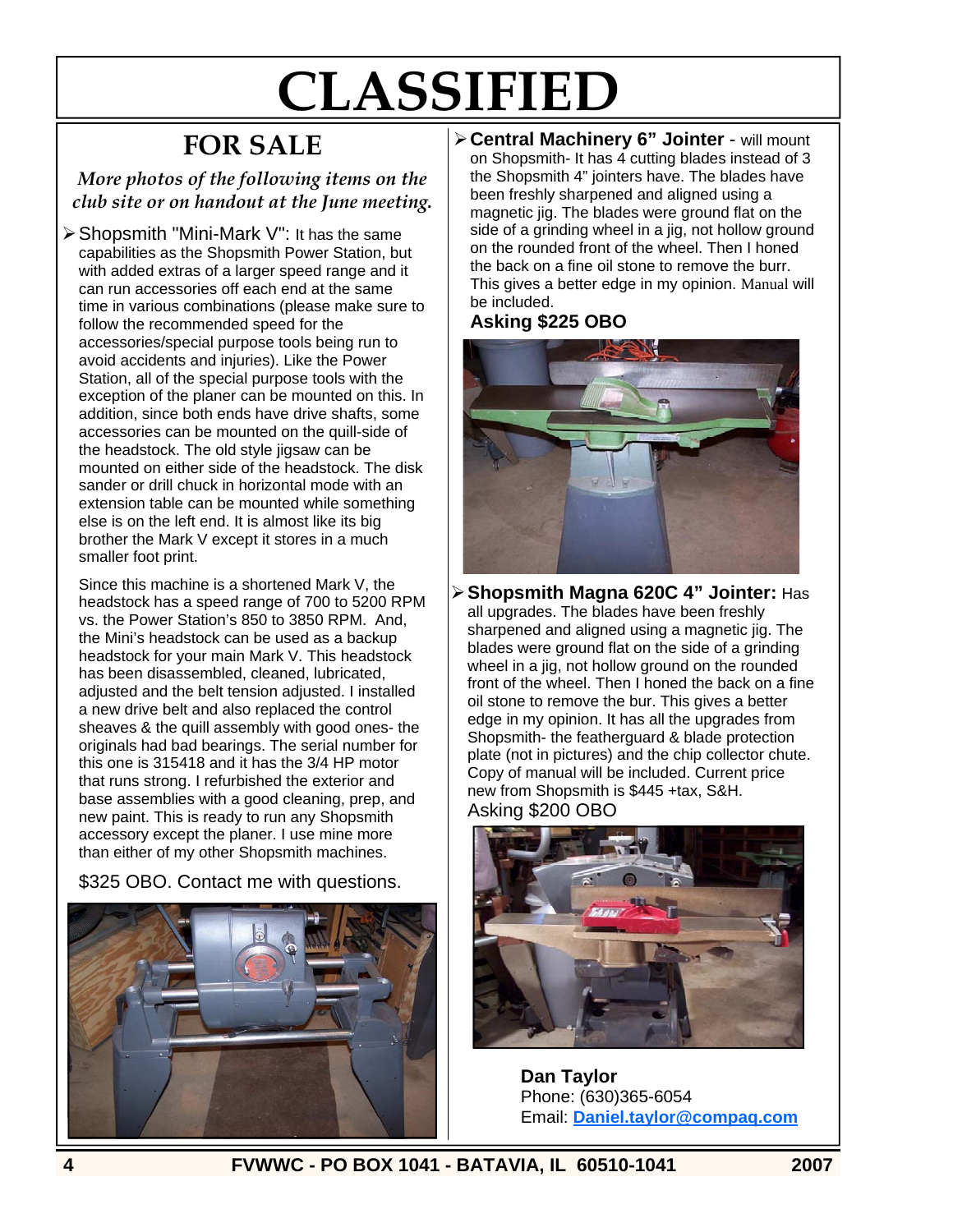# **CLASSIFIED**

# **FOR SALE**

¾ **Air Compressor:** 3 hp, 220 volt motor with a sizable tank on it. Only: \$35.00



¾ **Radial Arm Saw:** The radial arm saw is an especially good one. The motor has been rebuilt with a built up and center ground shaft so that it runs perfectly straight without any wobble. The bearings have been replaced with high speed special bearings from Germany. It comes with a new type safety blade guard and a separate blade guard for ripping. There is also a spare top. Included is the saw dust collector, and a metal cabinet with two drawers and a roll around base. This is an outright steal at \$300.00 for anyone who has a use for a radial arm.



 **John Singer Phone:** (630) 208-0673 - (630) 817-0673 **Email:** WB2PRX@aol.com

# **GARAGE SALE**

Long time woodworker moving and downsizing...*Everything priced to go!*

Inviting members of local wood clubs to an exclusive sale… ...Not open to the general public for one day only! *Get there early:* 

#### **SATARDAY, JUNE 16th, 2007 Doors Open: 8:00 a.m.**

**565 Bradbury Ln. - Geneva, IL**  *(Map available at meeting or woodworkers@fvwwc.org.)*

**Also selling: 2005 Honda "Accord" Hybrid**  - 4 Door Sedan - Gets **37 mpg** Highway/28 mpg City - Only 20,000 original miles - Completely equipped with Blue Tooth, MP-3 hook up, trailer hitch Honda installed, remote start and extra security system. Tan in color with tan leather interior. Has had only Mobil 1 oil used in it.

Asking \$21,750, which is below wholesale price. A real beauty ready to go.

> **John Singer Phone:** (630) 208-0673 - (630) 817-0673 **Email:** WB2PRX@aol.com

# **LOCAL RESOURCES**

- ¾ **CARVING TOOLS, BOOKS, KITS, ETC.: Light Jewelers in Aurora** at 1040 N, Lake St. -- (630) 892-3830 or ask for Roger Light at the next meeting!
- ¾ **WOOD TURNING TOOLS, BOOKS & MORE: L & R Collectibles and Glass**  online at disoorder@aol.com or call (815) 838-7686 -- Or see Rich Rossio at the next meeting!
- ¾ **6V UV BLACK LIGHT PEN LIGHTS: The Incurable Collector** contact Sheri Kohout at sheriko@sbcglobal.net or see her at a meeting!

#### **Attention FVWWC Members**

List your For Sale/Wanted Items Free! **Contact FVWWC Editor/Webmaster (630)897-4877 or woodworkers@fvwwc.org**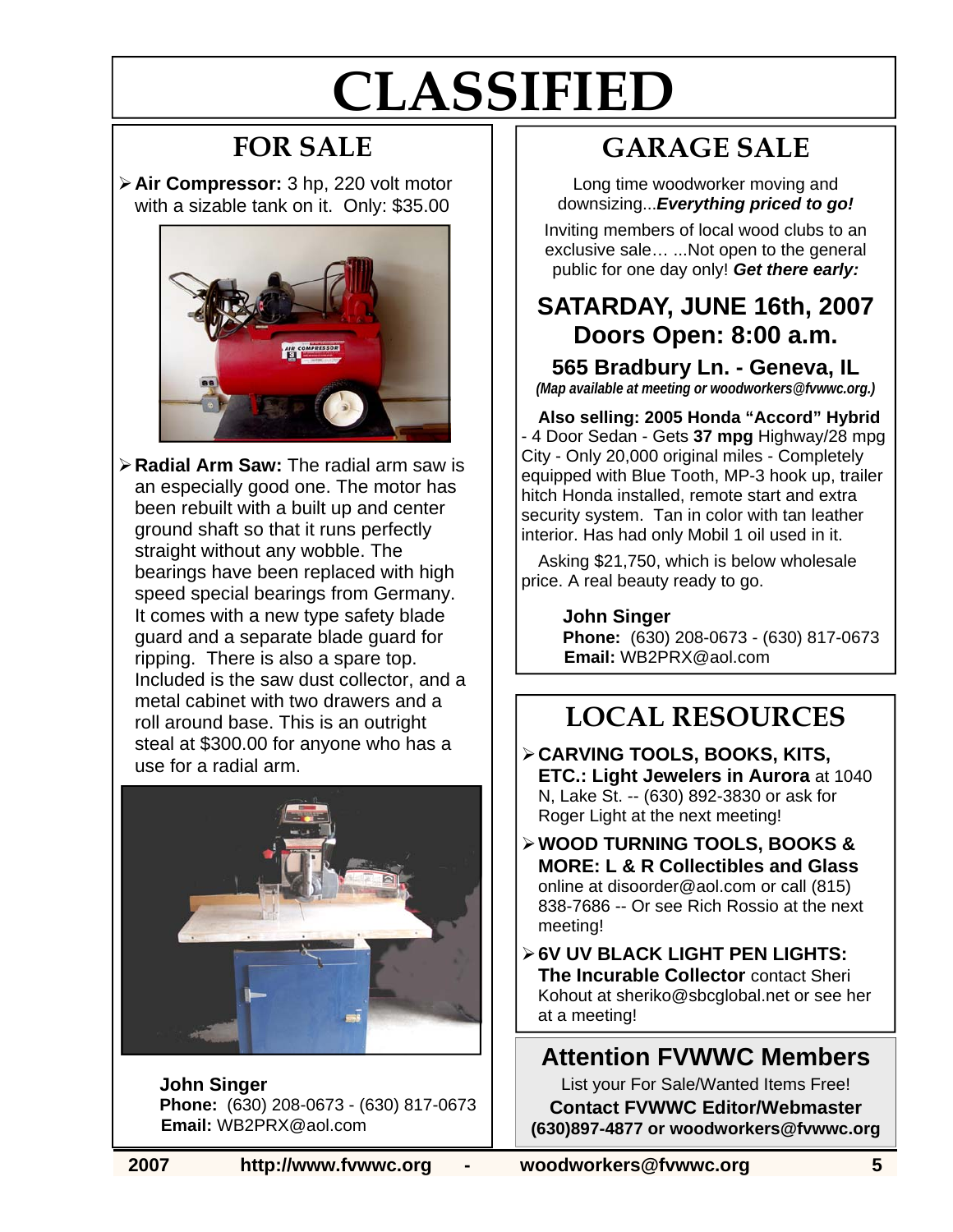

#### **Recycling the Urban Forest**

### **Your Source for Quality Hardwood Lumber**

#### **05/2007**

#### **Hello Horigan Urban Forest Products customers & friends,**

Our May news letter is out follow this link to down load a copy. http//www.horiganufp.com/documents/Maynewsletter.pdf

#### **In this issue we are featuring**

Horigan Urban Forest Products was featured in the April Cabinet Maker Magazine, Case study Saving urban timber.

http//www.cabinetmaker-digital.com/cabinetmaker/200704/

Thick Black Walnut , Catalpa, Silver Maple, Ash and Honey Locust.

We have milled ash from Emerald Ash Borer infested trees from Wilmette and Evanston.

Donation of white oak flooring to IIT's college of architecture for the Urban Green Design Building Check out their web site http//www.iit.edu/~dbstudio/

Thank you and we look forward to seeing you!

**Erika and Bruce Horigan Horigan Urban Forest Products, Inc.**  847-729-1023 www.horiganUFP.com

## *Just What is a "Silent Auction"?*

Recently a couple of new members have mentioned that they would appreciate a little clarification on some of the club features that we talk about at the meetings. One of the most confusing is the **Silent Auction**.

Some months, along with our monthly drawings, we also announce items up for Silent Auction for members to bid on.

At FVWWC, Silent Auction items are those that have been donated to the club to be used to raise funds. Might be new products from friends in the industry or items of value donated by members or others.

The items, if not new, are always complete and in good working order. The club starts the sale at a nominal level and allows the members to bid by adding their name to a list along with their next highest offer.

All money goes to the club for use in the general operating fund. The donor does not expect or receive a percentage.

*(Members wishing to sell items are also* 

*welcome to do so. Items should be placed on the For Sale table and the seller handles all questions, transactions, etc. for the items. If you have something you want to advertise before the meeting just submit info for consideration by the 20th of the preceding month. For Sale items are included in the newsletter whenever possible and photos are appreciated.)* 

The **Silent Auction** at our **May** meeting was an overwhelming success and gained the club **\$120.50** towards future endeavors.

We would like to thank former long time member **Bob Phillips** for all the wonderful lumber, **Doug Pfaff** for the hinges, drawer slides and caster sets and **Bob Tamblyn** for the new Band Saw blade.

Anyone wishing to donate should contact me prior to the meeting with questions. These items can also be advertised ahead of time if the information is made available.

**Linda G. Christensen, Editor (630) 897-4877 or woodworkers@fvwwc.org**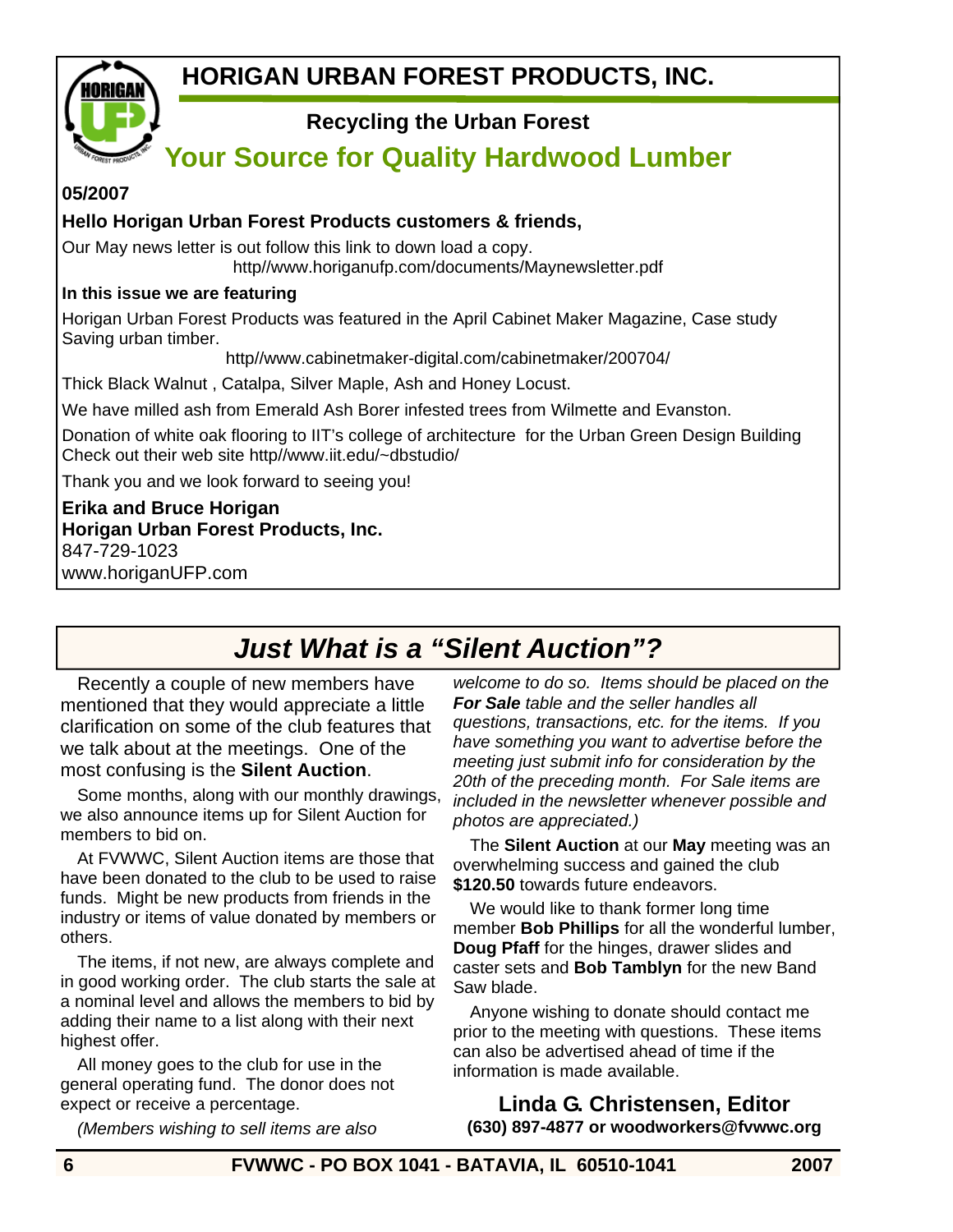#### **Show & Tell May 2007 Bob Burritt, Guest MC**

**Bob Burritt**, long time MC of our Show & Tell sessions, proved he hasn't lost his touch as he did

the honors with humor in his well known style. It was yet another great show of member projects and stories of wins and woes! It never gets old or boring, there is always a new idea to be seen or a novel twist on an old pattern or design. Members with displays were as follows:

- ¾ **Stan Anderson: Common Lune with "Catch of the Day"** 1/2 scale carving from Basswood and finished with Acrylic paints.
- ¾ **Terry Steinbach: Federal Style Card Table** in Mahogany with Poplar trim with inlay of Ebony, Pear and Holly with a Shellac finish.



¾ **Charlie Christensen: Baltic Birch Plywood "X" Inserts**, unfinished, chair back support reproductions.

¾ **Jim Simnick: Video Cabinet** in Red Oak and finished in Minwax "Golden Oak" and oil poly.

¾ **John Winton: Turned Mini-Vases** from various woods with friction polish.

¾ **Jim Cummings: Freeweight/Dumbell Wall Rack** from Red Oak with Minwax stain and wipe-on poly finish & **Tangent Cutting Jig.** 

¾ **Bill Turk: Quilt Rack** from reclaimed Poplar fluted door casing and finished in oil stain and wipe-on poly.

> ¾ **Dave Dockstader: Niddy Noddy** of Alder with Zinzer Bullseye finish.

¾ **Howard Van Valzah: Pontoon Outrigger Saddles** in Cedar with Super Deluxe Marine Varnish.

¾ **Jim Coon: End Grain Cutting Board** in hard Maple and Purpleheart with mineral oil and white beeswax finish.